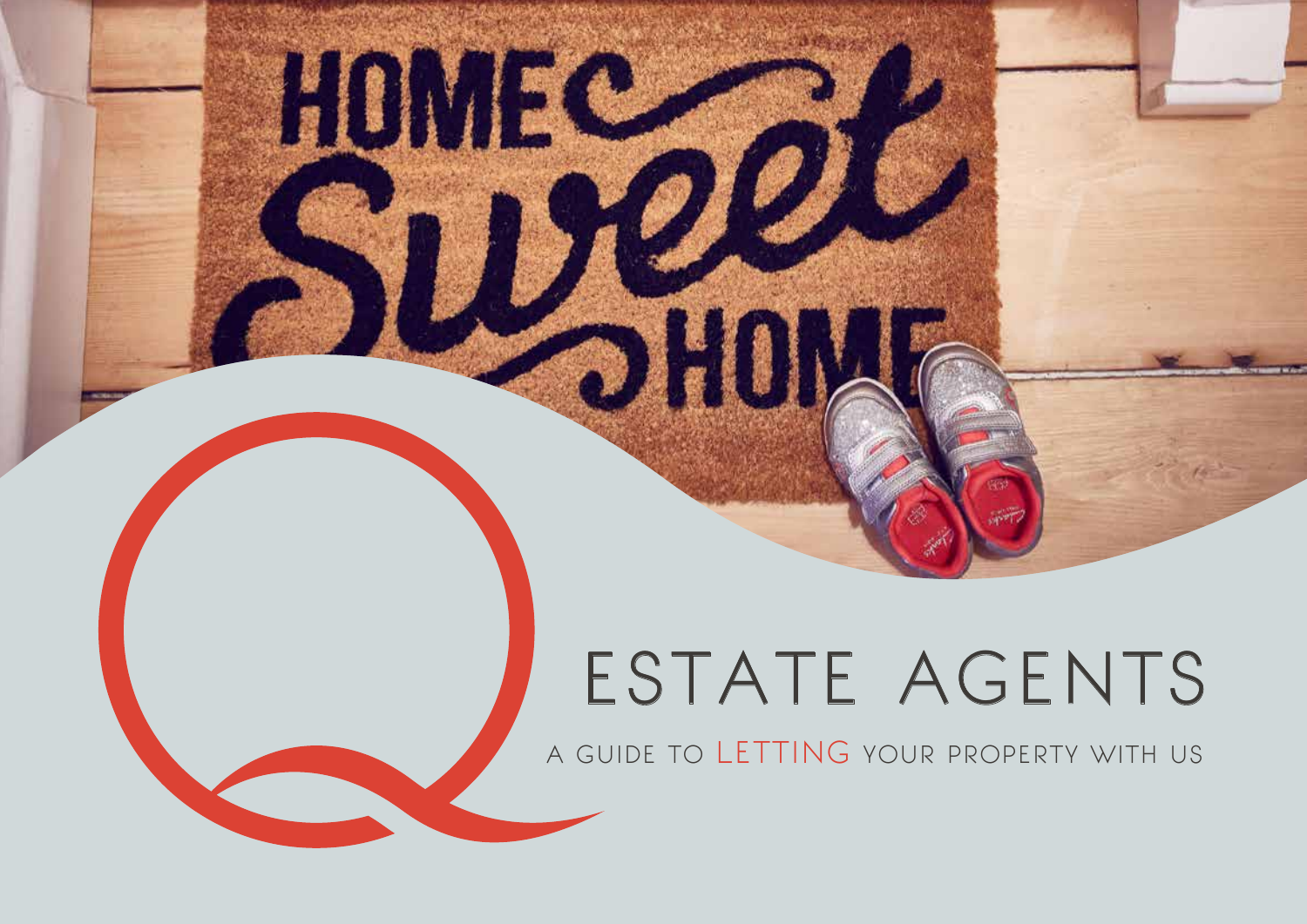# APPROACH & ACCOLADES

 Estate Agents is a bespoke agency with a wealth of experience. We combine award winning customer service, excellent marketing packages and unrivalled local knowledge at a competitive rate. We pride ourselves on an informed and stress free experience for our clients.

### About Us

We are a friendly and dynamic independent Estate Agency. We offer a range of services tailored to the different needs of landlords. The exceptional and trusted service we provide is demonstrated in the enduring relationships we've formed with landlords over the past fifteen years.

### Position

Our prominent, smart office on the busy Lewes Road is well positioned to market all our properties. The high footfall of the area ensures our properties reach a wider audience. Our extensive online presence guarantees that our properties are available nationwide.

### Community

We have an excellent reputation within our local community and are pleased to support the Rockinghorse Children's Charity as well as supporting the annual Hanover beer festival.

### Accredited

It is vital for our landlords to know that they have peace of mind when choosing us. We are accredited by NAEA, meaning we are a fully regulated letting agency, with client money protection. Being members of the Property Ombudsman means subscribing to their code of practice for lettings.



*Q Estate Agents really go the extra mile approach to all other agents we've used*  N and L Johnson, Landlords (2018)

*need to live happy!* N Di Matteo, Tenant (2019)

*I wouldn't trust any other estate agent to manage my portfolio.* Mr R Gorwyn, Landlord (2017)

### Awarded

Consistently recognised as being among the top 10% of Estate Agents in the country by the Best Estate Agent National Awards.

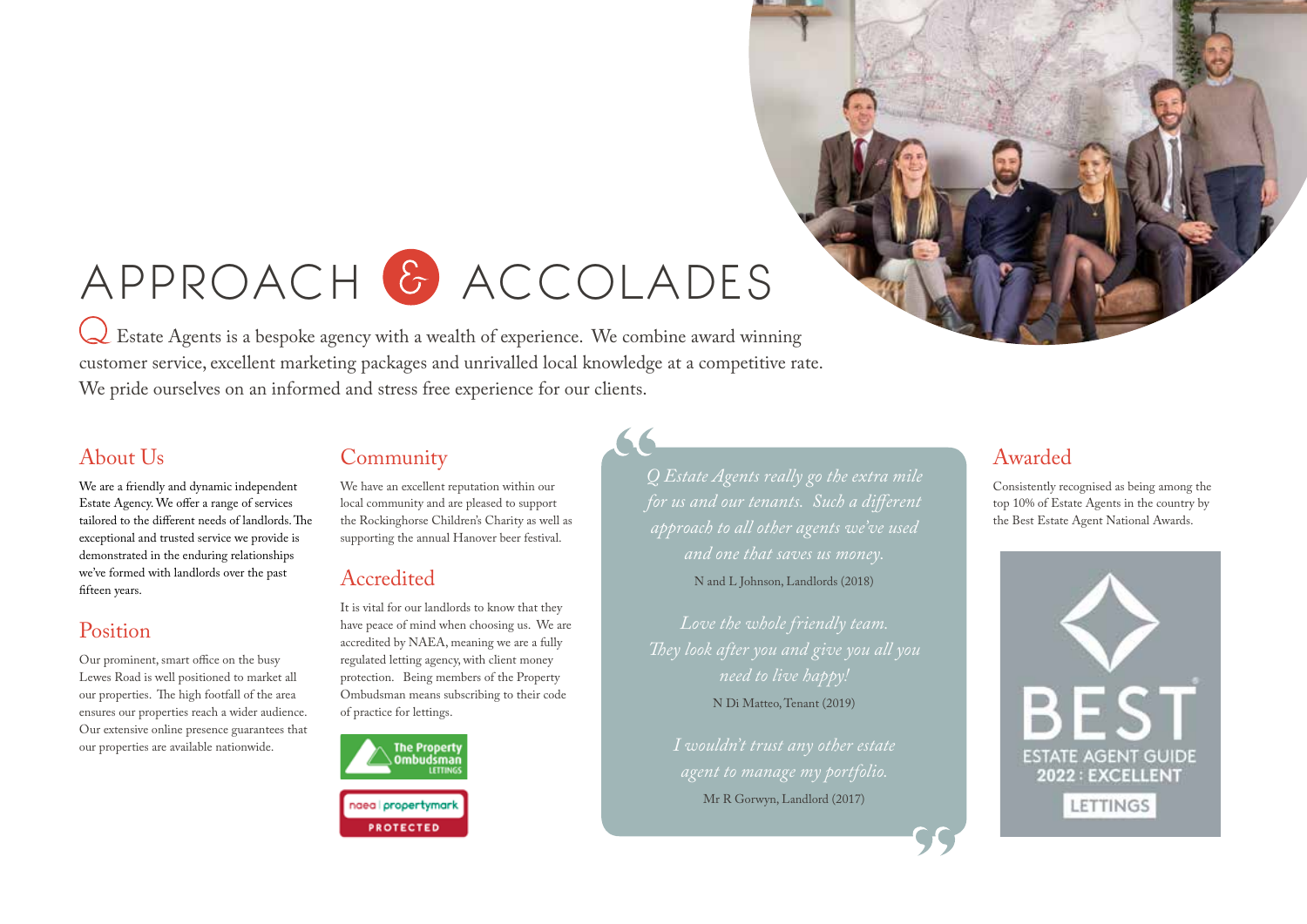

After making the decision to rent out your property, there are a few things to sort out before you're ready to go. The points below help guide you through the next steps of letting your property through us.

- Inform Q which service you wish to use, and we will send you a Terms of Business by email for e-signing.
- Notify us of the date the property will be available from. *We advise marketing the property from between eight and six weeks before this date.*
- Provide us with Photo ID for all owners of the property.
- Provide a set of property keys to the office and provide any special instructions for viewings.
- Agree a convenient time for the property to be photographed and a floor-plan to be carried out. *Ensure the property looks its best for the photographs.*
- If necessary, re-direct your mail to avoid any lost post.
- **P** Provide an up to date EPC certificate and Gas Safety certificate. These can be booked in by us if you do not have them.
- Viewings will now commence, with a 24 hours notice period if the property is occupied. Feedback from viewings will be provided by our lettings negotiators.
- O Once a tenant wants to put down the holding fee to reserve the property, we will contact you for approval.
- The tenants will be referenced and credit checked using Vouch referencing.
- Guarantors will be requested and referenced if required.
- On receipt of successful referencing, the tenancy agreement will be written up and move in paperwork will be prepared for e-signing.
- Q will arrange any additional safety certification required. Q will also, where instructed, carry out the schedule of condition of the property and arrange a property clean before the move in date.
- Q will take receipt of the first months rent and the damage deposit. We will register the deposit at this point.
- O Once all paperwork is signed and approved we will hand the keys over to your new tenants.
- For any landlord choosing our Tenant Introduction Service the deposit will be transferred to you so that you may register this deposit with one of the three government approved deposit schemes within 30 days of the move in date. For landlords using our Rent Collection or Full Management Services Q Estate Agents will register this on your behalf with the dispute service for FREE.
- **O** Tenant Introduction landlords will receive their new tenants contact details. The tenants will receive your chosen bank details for rent collection.
- Q will provide tenants with all paperwork as set out by law as well as our emergency maintenance details for all Premium and Fully managed tenancies.

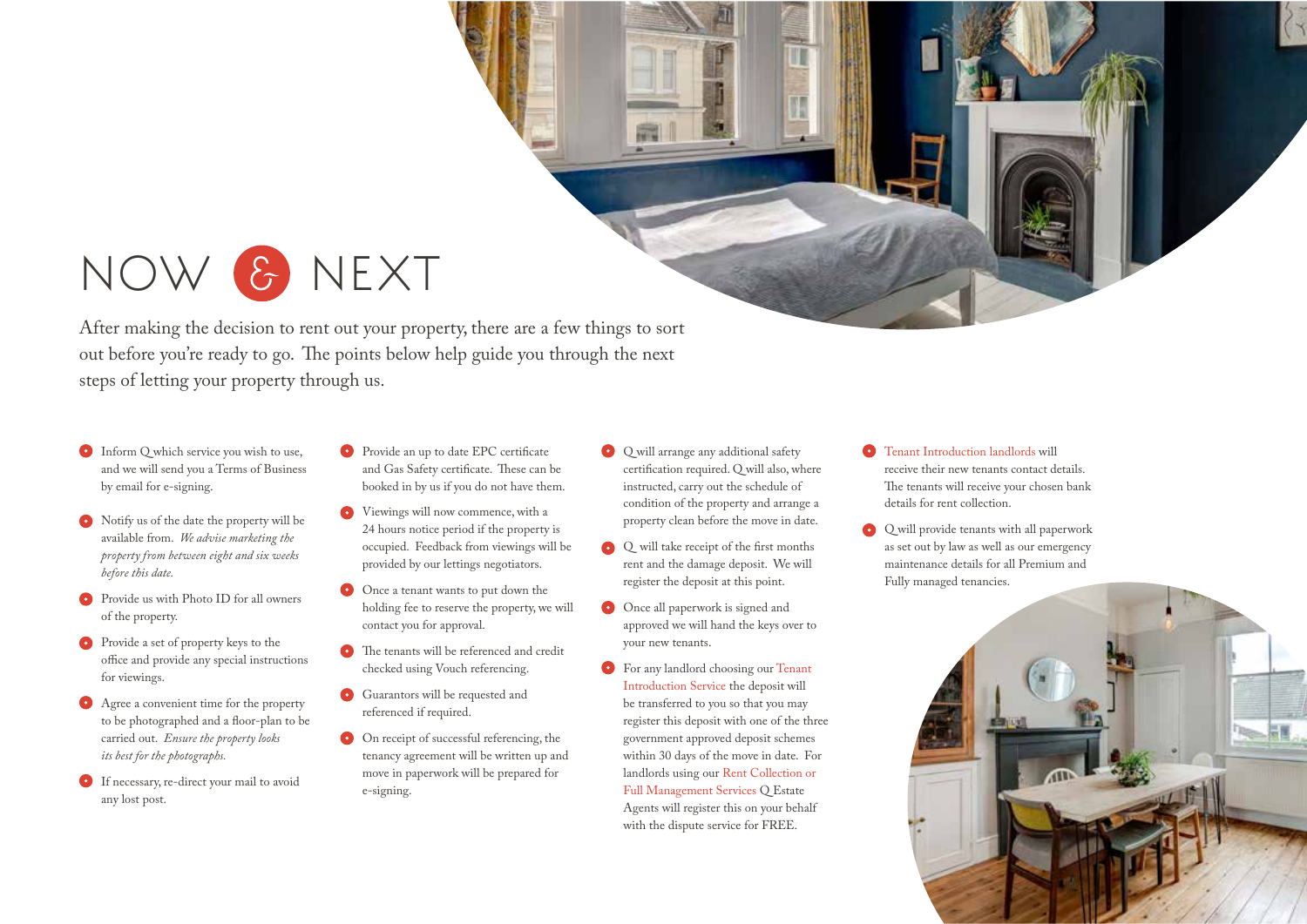

Introducing the hard-working team behind Q Estate Agents.





### Jemima Horsfall Lettings Manager

Jemima moved from London to Brighton in 2016 to follow her passion for property. Since joining Q Estate Agents she has achieved her letting and property management qualifications and was promoted to Lettings Manager in 2019. Jemima has excellent people skills and has quickly established herself as the perfect link between landlords and tenants.

ESTATE AGENTS | LETTINGS

### Ben Lowe Senior Negotiator

Ben joined Q in early 2019 and quickly become an integral member of the team, his unwavering positivity has made him a huge hit with the rest of the team and also with our landlords and the public. Ben is often out and about on viewings where his professionalism and knowledge really sets him apart. Ben has recently achieved his Propertymark Level 3 Award in residential lettings.

### Misty Hilliard Negotiator

Misty joined Q in the summer of 2020. Misty has recently completed her apprenticeship in digital marketing and is now applying these skills in her negotiator role. If you really want your property to stand out on the internet, Misty is the one for you. Born and bred in Brighton, Misty is ambitious to make it in the property industry and she is certainly tipped for the top.

### Alistair Lennox Property Manager

Alistair became a member of the Q team in 2021 and is our Property Manager. Alistair has more than five years experience of the property industry. Well organised, efficient and very approachable Alistair is the perfect person to look after our growing portfolio of managed properties. Alistair is currently studying for his Propertymark Qualification in Residential Lettings.

### Why Q?

- *1. Stand out marketing.*
- *2. Over 30 years experience.*
- *3. No hidden charges on top of maintenance.*
- *4. Virtual reality walk through tours.*
- *5. Trusted local maintenance team.*
- *6. Unrivalled local knowledge.*

qsalesandlettings.co.uk

info@qestateagents.co.uk

@qestateagents

@qestateagents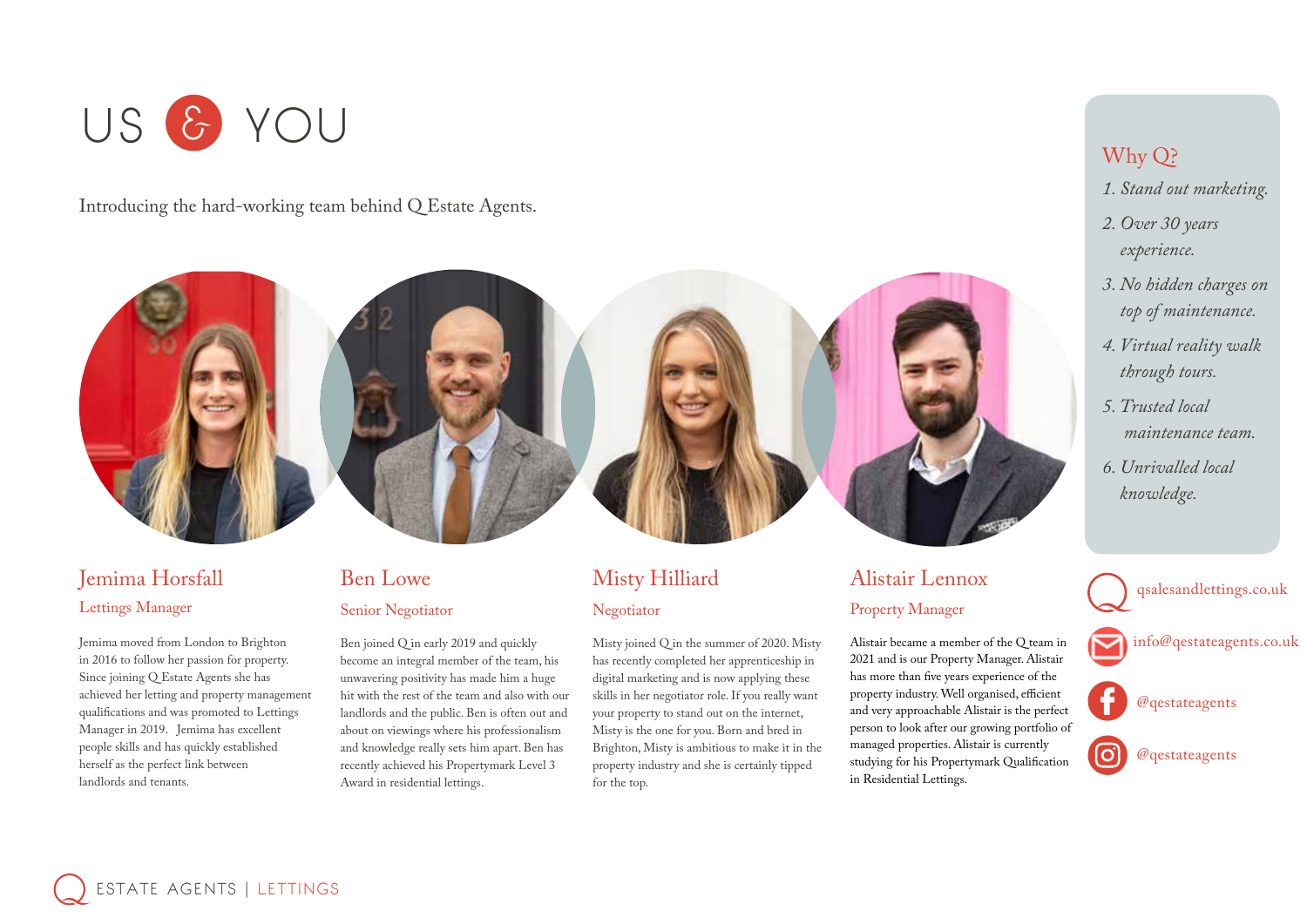# PACKAGES & SER

Let us take the stress out of your property rental. We are d packages to suit the varying needs of our Landlords.

#### Tenant Introduction

2.5 weeks rent + VAT (min £725.00 + VAT)

This service is ideal for those landlords who are able to deal with all matters that may arise during a tenancy. We will find suitable tenants for your property, supply all legal paperwork and oversee the move in. Setting you on your way with confidence.

### $3 \overline{\phantom{a}}$   $4 \overline{\phantom{a}}$

#### Full Management

#### $11% + VAT$

This service entrusts all levels of management to Q Estate Agents. It is a service suited to landlords who do not have spare time to oversee a tenancy at their property. Relax in the knowledge that we will take all the hard-work out of managing your property.

### ESTATE AGENTS | LETTINGS

2

### Rent Collection

#### 7% + VAT

A service for landlords who do not wish to be involved in the monthly process of rent collection, but are able to deal with any tenants issues and maintenance problems. We will deal with any late rents and provide rent statements alongside each rent payment.

#### Premium Management

#### 13% + VAT

This service includes all the benefits of Full Management, but with the added peace of mind of Rent Insurance purchased on your behalf.

|                                  | Free Profes                              |
|----------------------------------|------------------------------------------|
|                                  | Free Virtua                              |
|                                  | Supply and                               |
|                                  | Prepare onl<br>property or<br>Location p |
|                                  | Arrange an<br>appointmer                 |
| <b>SVICES</b>                    | Ensure ten<br>put down a                 |
|                                  | Out of hou<br>(inc. credit)              |
| elighted to offer four different | Preparation<br>Agreement                 |
|                                  | Collect the<br>rent and tra              |
|                                  | Provide you<br>all tenancy               |

| Free Professional Photography and Floor-plan.                                                                                                     |  |                   |  |
|---------------------------------------------------------------------------------------------------------------------------------------------------|--|-------------------|--|
| Free Virtual Reality Property Tour.                                                                                                               |  |                   |  |
| Supply and erect a TO LET board.                                                                                                                  |  | $\sqrt{\sqrt{2}}$ |  |
| Prepare online marketing particulars and list<br>property on Rightmove, Zoopla and Prime<br>Location portals.                                     |  |                   |  |
| Arrange and accompany all viewings by<br>appointment and secure suitable tenants.                                                                 |  |                   |  |
| Ensure tenants sign reservation agreement and<br>put down a holding payment.                                                                      |  |                   |  |
| Out of house professional referencing<br>(inc. credit check and Right to Rent checks).                                                            |  |                   |  |
| Preparation of our Assured Short-hold Tenancy<br>Agreement to be e-signed by both parties.                                                        |  |                   |  |
| Collect the damage deposit and first month's<br>rent and transfer it to your chosen account.                                                      |  |                   |  |
| Provide your contact details to new tenants and<br>all tenancy paperwork to both you and tenant.                                                  |  |                   |  |
| Provide your bank details to new tenants.                                                                                                         |  |                   |  |
| Provide tenants with all paperwork as required<br>by law to accompany any new agreement, so as<br>not to invalidate any future section 21 notice. |  |                   |  |
| Read utility meters just before move in and<br>change over names on utilities (carried out<br>with the instruction of an inventory).              |  |                   |  |
| Carry out alarms check prior to move in.                                                                                                          |  |                   |  |
| Collect rent and transfer to the landlord,<br>providing a monthly rental statement by e-mail.                                                     |  |                   |  |
| Chase any unpaid monies owed to the landlord<br>and serve legal notices on you tenants.                                                           |  |                   |  |
| Hold deposit as stakeholders in conjunction the<br>'Tenancy Deposit Scheme'.                                                                      |  |                   |  |
| Supply Emergency Maintenance Contacts.                                                                                                            |  |                   |  |
| Arrange maintenance and quotes if required.                                                                                                       |  |                   |  |
| Quarterly Inspections of your property.                                                                                                           |  |                   |  |
| Set up all tenants on our maintenance<br>reporting app.                                                                                           |  |                   |  |
| Inform on legislation changes and advise on<br>maximising your investment.                                                                        |  |                   |  |
| Supply annual rent income statements and tax<br>summary when requested.                                                                           |  |                   |  |
|                                                                                                                                                   |  |                   |  |

2 3 4

What's included?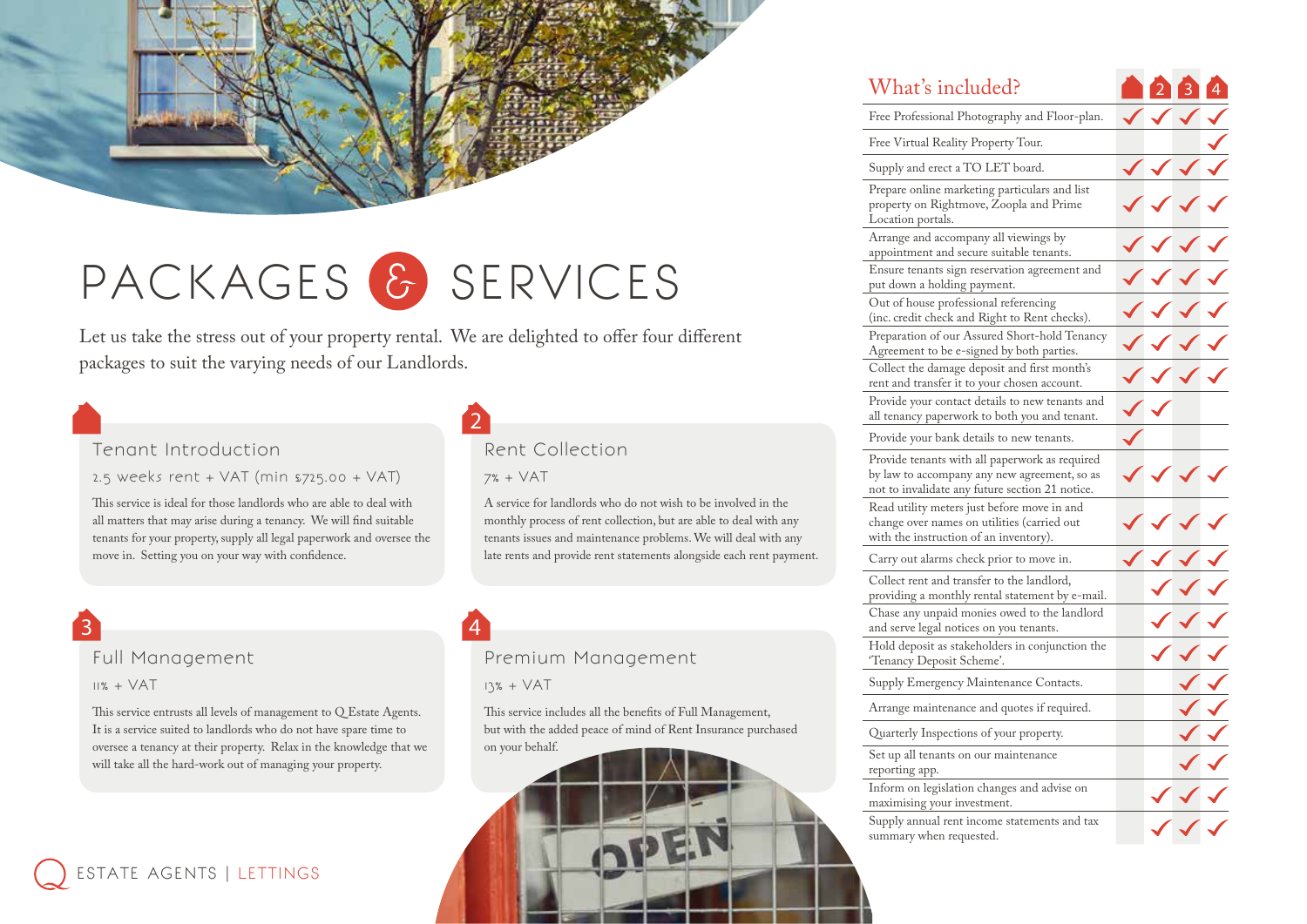*All Landlords charges shown are inc. of VAT charged at 20%.*

 *As a result of the Immigration Act 2015, all services are subject to a £12 right to rent check charge per tenant.*



# SERVICES & PRICES

We have compiled a comprehensive list of services we offer, that are essential prior to the start of and during a tenancy. This helps save time and hassle for our landlords.

### Optional services provided by Q Estate Agents

#### Inventory and schedule of conditions:

|            | Unfurnished | Furnished |
|------------|-------------|-----------|
| 1 bedroom  | £66.00      | £96.00    |
| 2 bedrooms | £78.00      | £108.00   |
| 3 bedrooms | £90.00      | £120.00   |

*(£12.00 will be added for every additional room)*

#### Check out of property (including report):

|            | Unfurnished | Furnished |
|------------|-------------|-----------|
| 1 bedroom  | £84.00      | £102.00   |
| 2 bedrooms | £96.00      | £114.00   |
| 3 bedrooms | £108.00     | £126.00   |

*(£12.00 will be added for every additional room)*

| Landlord Gas Safety (inc. arrangement fee)                                  | £77.00                                      |
|-----------------------------------------------------------------------------|---------------------------------------------|
| <b>Energy Performance Certificates</b>                                      | £72.00                                      |
| <b>Electrical Safety Report</b>                                             | £120.00                                     |
| PAT Test & EICR visual inspection                                           | £55.00 minimum                              |
| Legionella Risk Assessment                                                  | $\text{\pounds}30.00 - \text{\pounds}54.00$ |
| Supply Electrical Appliance Folder                                          | £60.00                                      |
| Right To Rent Checks                                                        | £12.00 per tenant                           |
| Staff visits to property<br>(additional to standard service)                | $\text{\pounds}24.00 \text{ ph}$            |
| Additional work through sale of<br>property through another agent           | $\text{\pounds}36.00 \text{ ph}$            |
| Overseeing Improvement Works to Property<br>(Charged on invoices over £500) | $7.5\%$ of cost of<br>works                 |
| Photography                                                                 | Free                                        |
| Floor Plans                                                                 | Free                                        |
| Virtual Reality Walk-through Tours                                          | Free                                        |
| HMO Application on behalf of Landlord                                       | £120.00                                     |

### Premium, Full Management and Rent Collection services only

| Letting Fee (inc. Tenancy Agreement,<br>Pre-tenancy Alarms Test, Check in) | £90.00    |
|----------------------------------------------------------------------------|-----------|
| Tenancy Renewal                                                            | £108.00   |
| Supply annual summary of income                                            | Free      |
| Manage Deposit Dispute with TDS                                            | £60.00    |
| Change over of a tenant on joint tenancy                                   | £240.00   |
| Court Appearance by member of staff                                        | £36.00 ph |

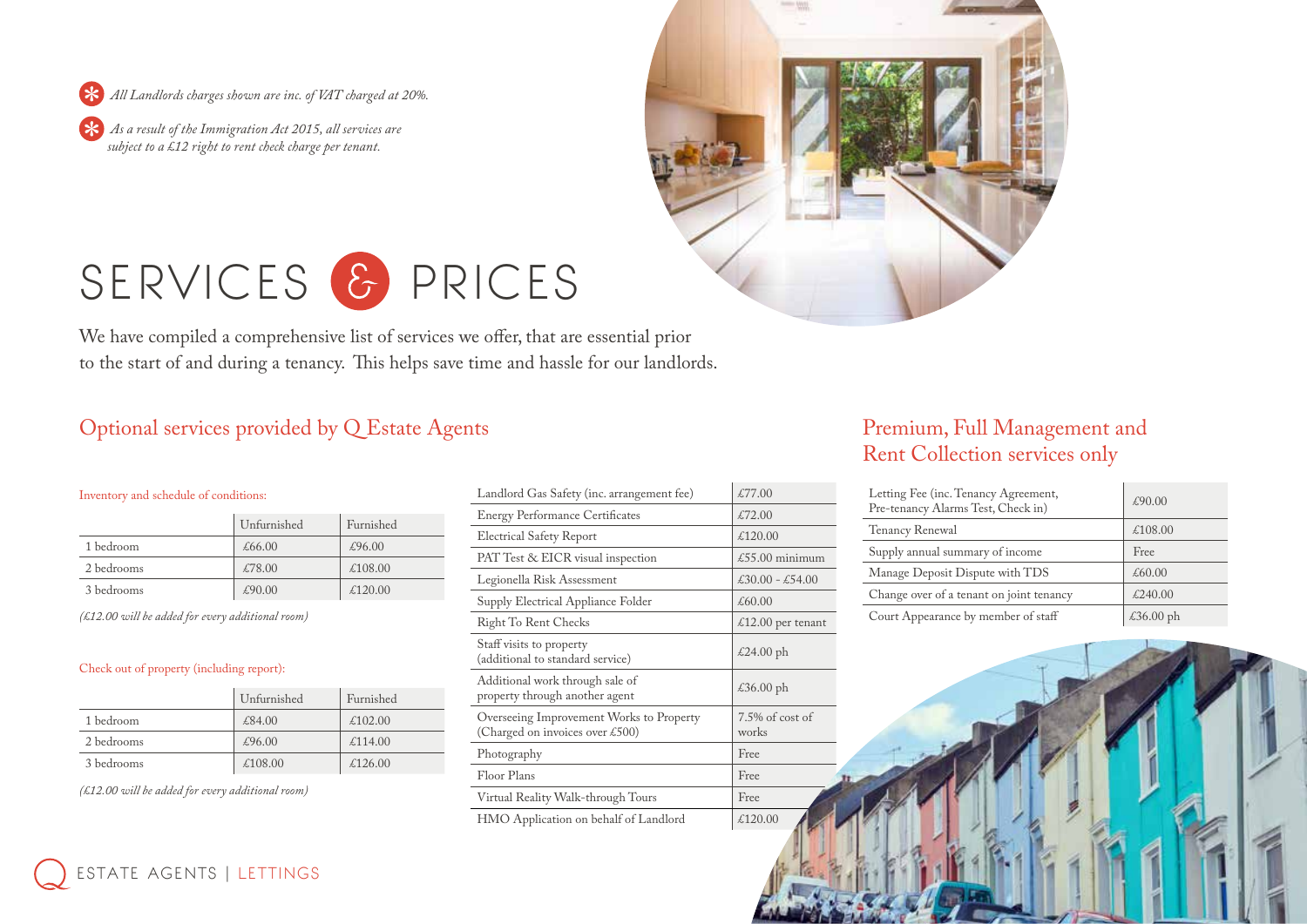





1ST FLOOR<br>APPROX. FLOOR<br>AREA 346 SQ.FT.  $(32.2 SQ.M.)$ 

**BEDROON** 

GROUND FLOOR<br>APPROX. FLOOR<br>AREA 453 SQ.FT.<br>(42.0 SQ.M.)

OR AREA 1289 SQ.FT. (119.7.SQ.

# ATTENTION & DETAIL

We are experts in property marketing and we know first impressions count. These are just some of the examples of how we make your property stand out from the crowd.

### Free stunning professional photography

Spending a little extra time on preparing your home for viewings can make a huge difference.

We'll spend the time with you, giving advice about how to dress your property prior to the photo and maximising your property to its full potential.

Creating a buzz about the property when it is first listed, will help you achieve the best price and secure the best tenants.

### Free detailed floor plans

Detailed floor-plans give prospective tenants useful information about your property at their fingertips.

Research shows that some professional tenants will not even view a property listed without a floor-plan.

### Free virtual reality walk-through tour

High definition 360˚ virtual walk-through tours that can be viewed by any tenant, anytime, anywhere!

A great tool for really showing off your property and securing professional tenants looking to relocate to the area.

This tool allows us to carry out a virtual viewing with tenants, without them having to leave their sofa.



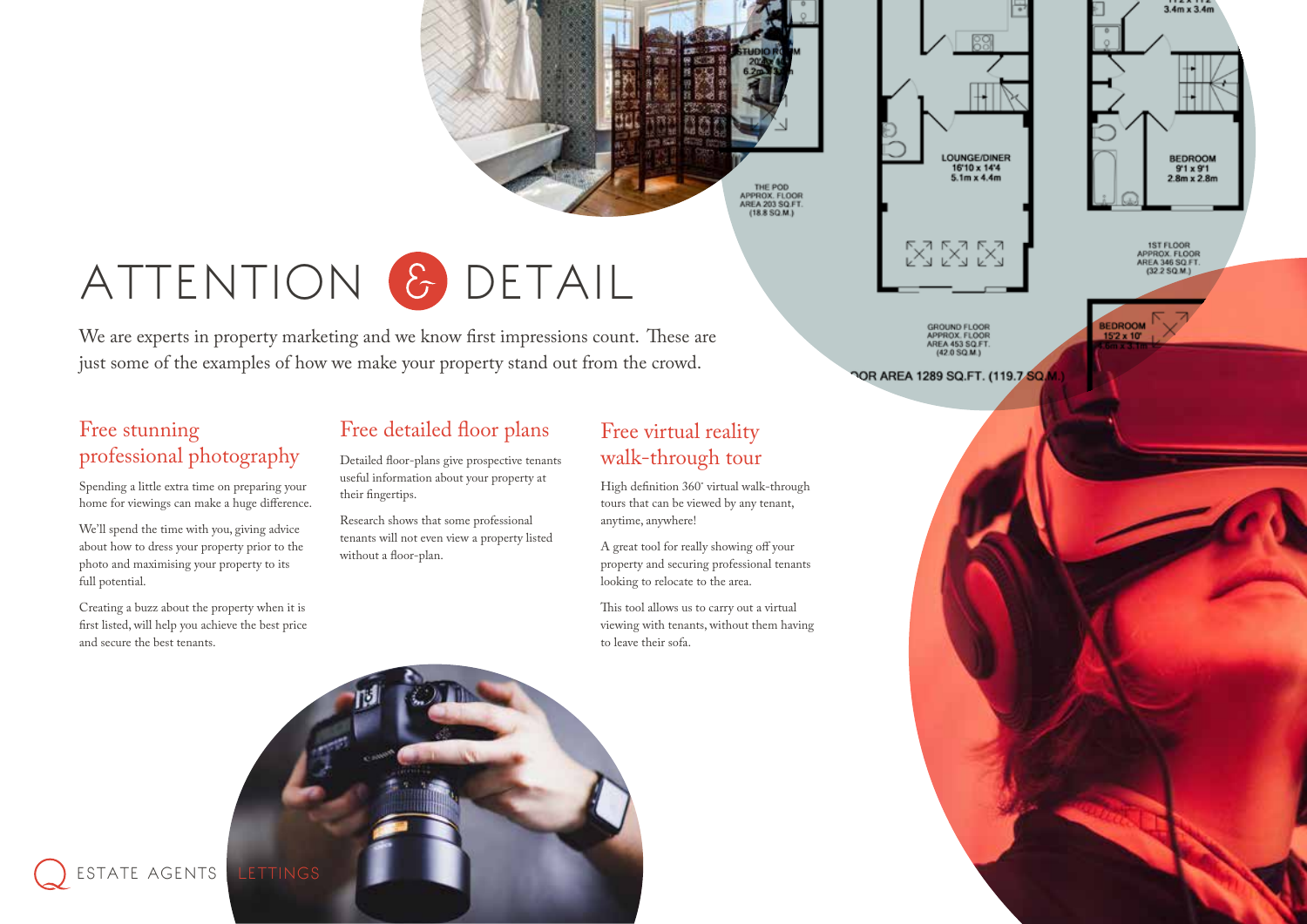rightmove<sup>2</sup> find your happy

### **Zoopla**









# LOUD & PROUD

We have a number of tried and tested ways to advertise your property for maximum exposure, with an ever-changing online platform, we constantly review the best ways to market your home.

### Our office

Verbal communication is one of our greatest assets in the company. Tenants regularly walk in and register with us, keeping our applicant database topped up with a variety of enthusiastic, motivated renters all from the local area.

### Online portals

Most people searching for properties tend to start on the internet. All of our properties are listed on our stylish and easy to use website. We also use the two most popular property portals, Rightmove and Zoopla in order to reach prospective tenants within Brighton & Hove, London and beyond.

### To Let Boards

Our eye catching boards are a brilliant way of attracting attention to your property. It can pique the interest of people passing by and may lead to word of mouth recommendations to neighbours, family or friends looking to rent in the area.

### Word of Mouth

We are an agency with a long history of working with and supporting the local community. We also run a successful sales business and as such we often know great tenants looking for high quality property in the area.

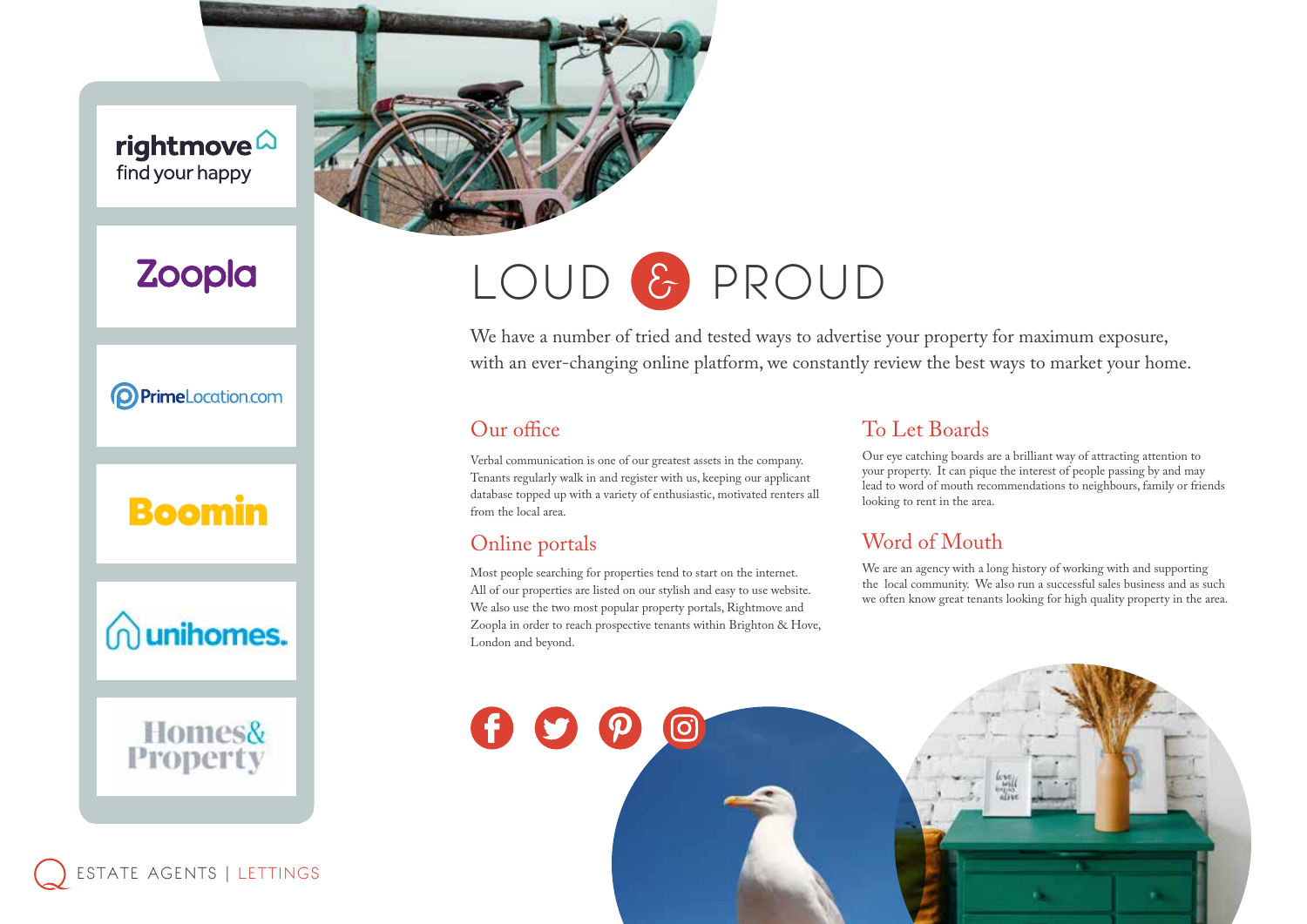# ADVICE & HOUSEKEEPING

Preparing to rent your property can be stressful, we are here to help you every step of the way. Following these guidelines can ensure a smooth process and will enable us to get your property rented quickly and to the best possible tenants.

### Letting a mortgaged property

With any mortgaged property the consent of the mortgage lender is required. If the property is let without prior consent you may be in breach of your mortgage terms. Leaseholders should also obtain permission from their Head leaseholder or Freeholder prior to the let and supply us with any specific terms required in your tenancy agreement.

### Buildings and Contents Insurance

ESTATE AGENTS | LETTINGS

It is the landlords' responsibility to insure the building and any contents the landlord has provided the tenants. Within this responsibility comes the compliance with any security requirements set out by the insurance company. Landlords should also ensure that any insurance allows cover for the rental of their property. Q Estate Agents will not let a property without the necessary buildings insurance in place.

### Tax implications for overseas landlords

It is the responsibility of the agent to deduct a basic rate of tax from all rents received for any landlord whose usual residence is outside of the U.K. Tax deductions are to be paid to the Financial Intermediaries Claims Office (FICO). Exemption from this basic tax deduction can be granted, by filling in a non resident Landlord exemption form available from the HMRC website.

#### Repairs

Q Estate Agents work with a long-established network of trusted maintenance contractors that can deal with any area of repair. They are all local businesses and can be instructed on your behalf. We operate an online maintenance reporting system which allows occupiers to accurately report repairs, for contractors to submit quotations and recieve work instructions and for landlords to approve works. This system allows tenants to report maintenance 24/7 along with photos and videos. The troubleshooting guides help filter out unnecessary call outs and assist tenants with proactive guidance. We are also as happy to instruct any contractors that you know and trust and *unlike most agencies, we do not charge an administration fee on top of maintenance work*.

### Condition of your property

When bringing your property to market, you should make sure it is clean throughout and de-cluttered as much as possible. This can significantly reduce the time to find your new tenants.

Once a tenant has been found, we advise that the property is professionally cleaned and marked as such on the inventory. This ensures the property will be returned in the same state of cleanliness.

If furnished, then dress the property to attract the kind of tenant you are hoping for, to show them how the house can work for them. Our experienced team are always on hand to advise on improvements that could increase the property's yield.



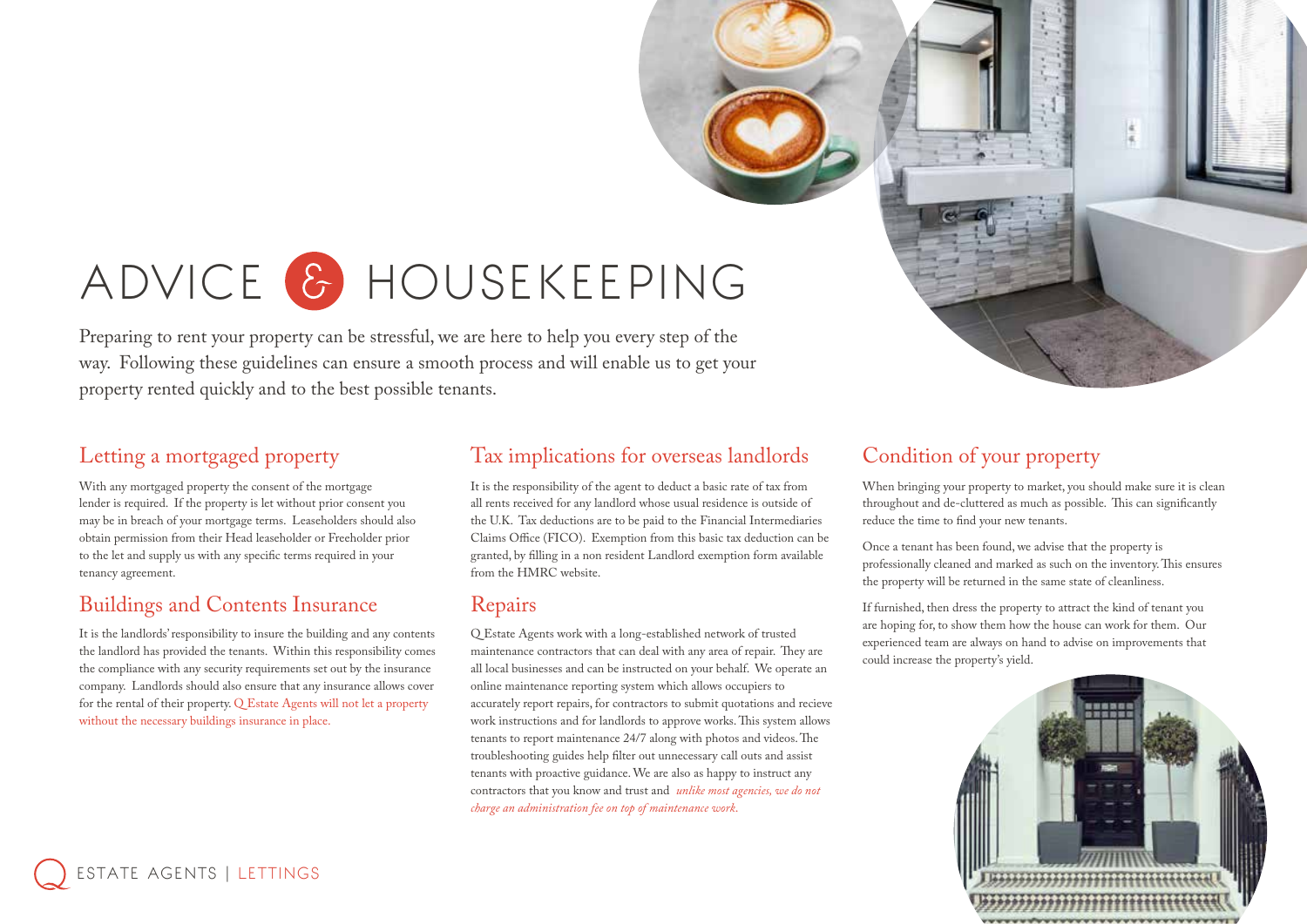

 *All these safety regulations below must be adhered to before any tenant found by Q Estate Agents will be allowed to move in.* 

 *Failure to comply with any of the below requirement may result in severe financial penalty, and in some cases, prison terms.*

 *The Housing health and Safety Rating Systems requires all property to be clear of potential risks and hazards to health and safety.*

### RULES & REGULATIONS

At Q Estate Agents we strive to provide good quality accommodation with the highest level of safety. We take all safety regulation extremely seriously. It is vital a landlord is aware of their legal obligations.

### Energy performance certificate (EPC)

We will need to obtain an EPC if one does not already exist. It is illegal to market a property without one or to rent a property rated E or below.

### Gas safety regulations (1998)

All gas appliances, flues and installation pipework in rental property must be properly maintained with an up to date gas safety certificate in place when your tenants first move in. This needs renewing annually thereafter. It is the landlord's responsibility to ensure a 'Gas Safe' registered plumber carries out these checks. Q Estate Agents will organise this on your behalf when required.

We also advise you service your boiler once every two years. This can prolong the lifespan of the boiler considerably.

### Blind safety regulations (2014)

Blinds in all rental properties must now be child safe. This means they are safe by design, have built in safety systems or be supplied with a separate safety system.

### Electrical Safety Standards in the Private Rented Sector (England) Regulations 2020

The landlord of the property has a legal responsibility to make sure that all electrical appliances and wiring are safe to use. The only way to be sure of this, is to instruct a qualified electrician recognised by the NICEIC who will carry out a safety check on the wiring, this is valid for 5 years.

A PAT test on all electrical equipment, provided by the landlord will need to be carried out at the beginning of every tenancy.

A property file detailing the user guides for all electrical appliances, must be supplied in the property to ensure a tenant can use the equipment safely.

### Legionella risk assessments

All residential rental property is required to have a risk assessment carried out to assess the likely risks for Legionella in the water systems. We carry this out every two years.

### Fire safety regulations (1988) as amended (1993)

Any furniture left in the property by the landlord as part of the let must adhere to this legislation. The landlord must ensure all upholstered furniture including bed bases, mattresses, sofas, cushions and covers have a label on them confirming that they comply with the required safety standard. This ruling also includes supply, which involves hiring of furniture as part of the let.

### Smoke and carbon monoxide alarms regulations (2015)

All rented properties must be fitted with a working smoke alarm on each storey that has living accommodation. A working carbon monoxide alarm must be placed in any room used which contains a solid fuel burning combustion appliance.

The landlord must ensure that the alarms are in proper working order on the day the tenancy starts. New homes built since June 1992 are required to have mains operated and interlinked smoke alarms fitted on every floor

If supplying a working fireplace it is the landlords responsibility to keep this swept and clear, at least every two years.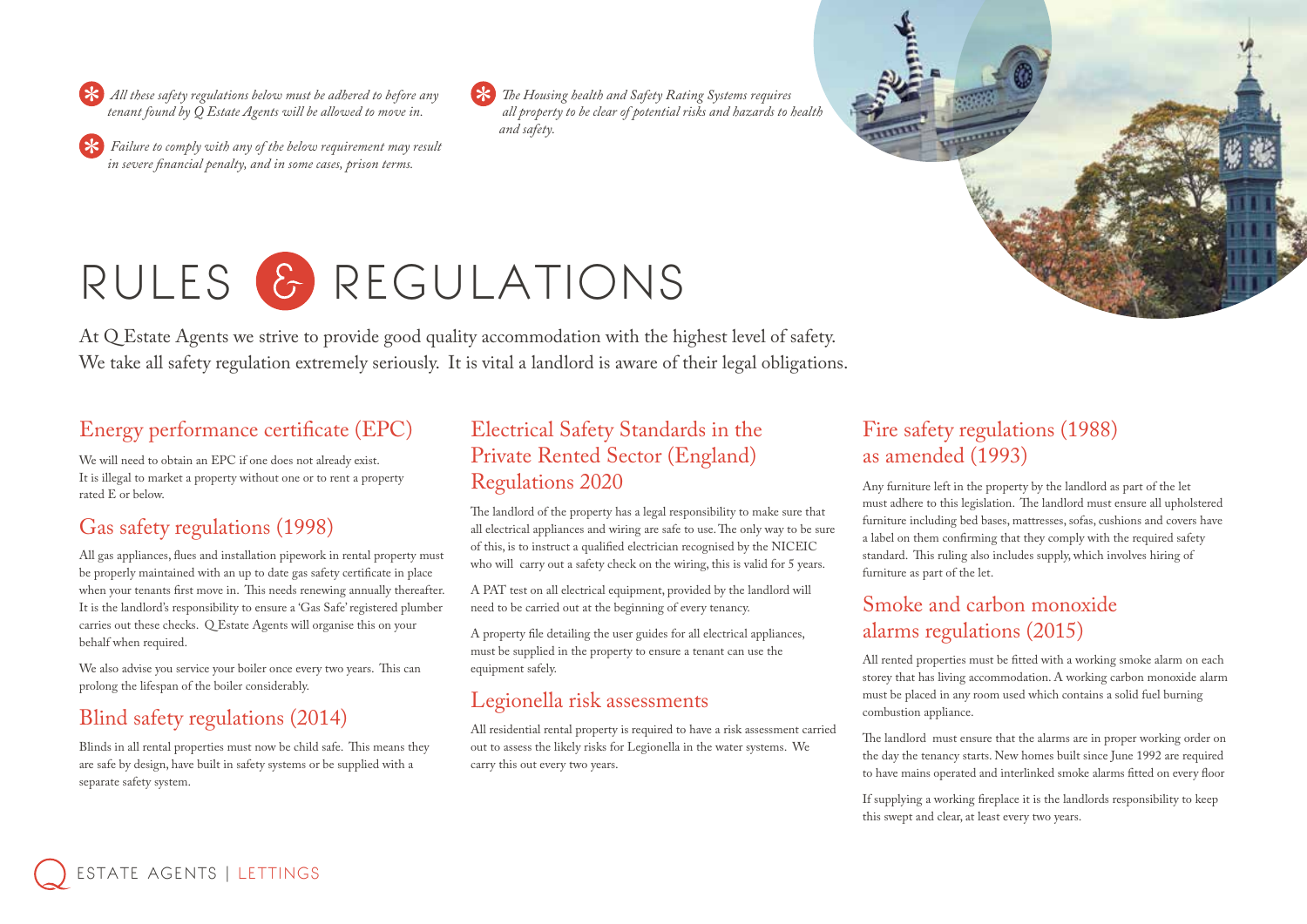*Please note that there are very serious penalties for managing a property without a relevant and up to date Licence in place. Those who do not obtain a licence could face fines of up to £20,000 and risk having to repay all rent received while unregistered. Q Estate Agents will not manage a property of this kind without a copy of the Licence or proof that the owner has registered their property with the council.* 

# STUDENTS & HMO'S

Depending on the type, size and location of your property you may need an HMO license to rent your property out to three or more sharers. We are experts in this complicated legislation and can guide you through the process.

### What is a house in multiple occupation?

Your property is an HMO if three or more tenants are living there as more than one household and the tenants share the kitchen, bathroom and toilet facilities.

### Getting your HMO licence

ESTATE AGENTS | LETTINGS

In order to legally acquire an HMO license for a property you will first need to obtain change of use through a Planning application. Q Estate Agents can advise you on the best way to proceed and all necessary work likely to be required.

The council staff will be able to talk you through all of the processes from application to completion. The documents you require can be downloaded from their website.

 There is a charge to become a Licence holder and these Licences are for each property that you own that falls under the above definition. If you require Q to complete an application for you we charge £120 inc vat.

### Additional and selective licensing schemes

The council introduced an Additional licensing scheme as well as Selective Licensing Scheme across different wards across the City. Under the new schemes any properties with 3 or more unrelated people sharing a property with 2 or more storeys must apply to the council for an HMO license.

Please visit Brighton and Hove Council's website for more information and to find out whether your property falls within the new boundaries set for this additional licensing.



### Useful contact details

| Brighton and Hove Council         | 01273 290000             |
|-----------------------------------|--------------------------|
| Private Sector Housing            | 01273 293156             |
| <b>BHCC</b> Planning              | 01273 292222             |
| Brighton and Hove Council Website | www.brighton-hove.gov.uk |